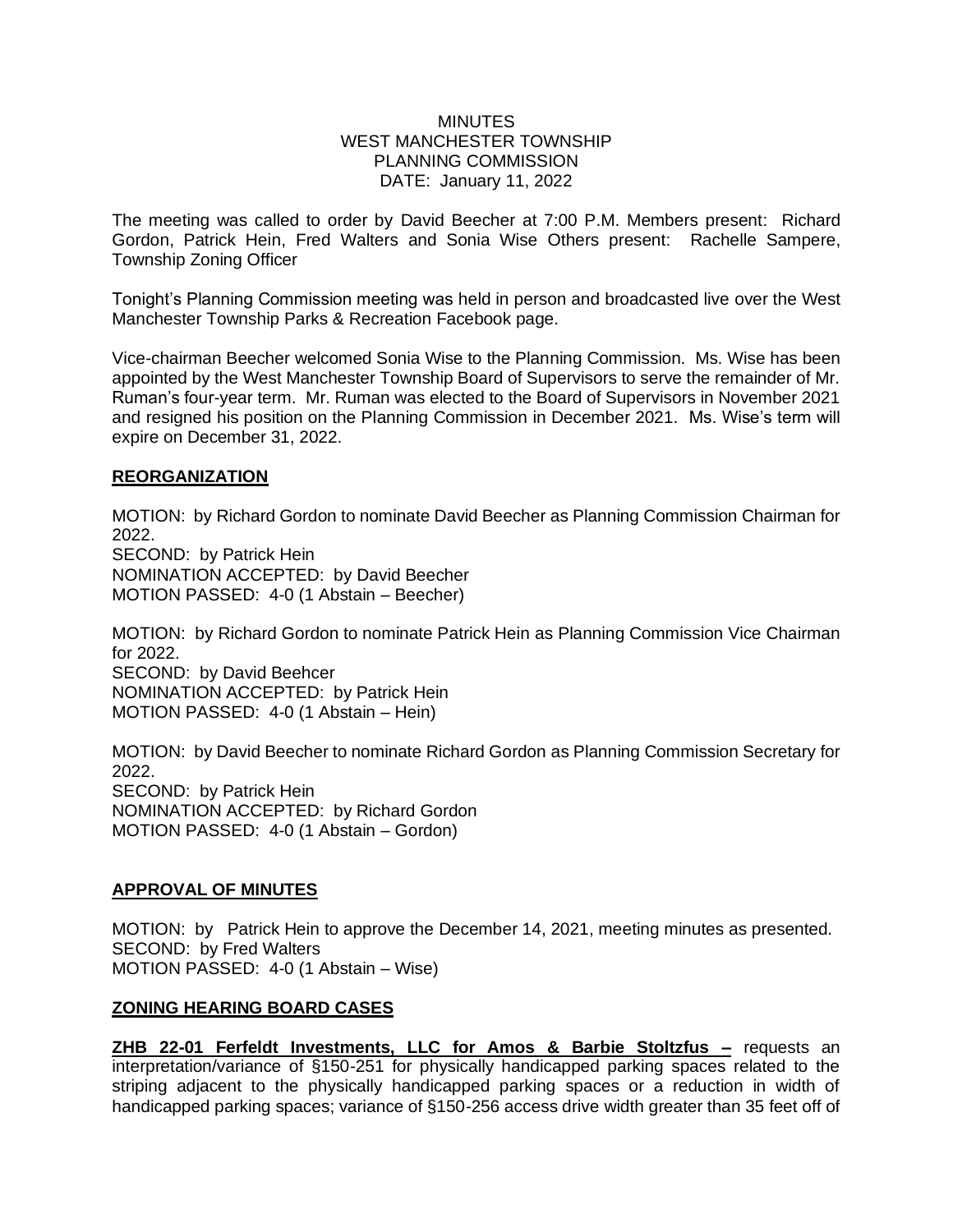South Salem Church Road and the access drive to be located within 20 feet of the rear property line rather than the required 25 feet; variance of §150-257.B.1 to reduce the required interior landscaping from 10% to 4.9%; variance of §150-273 to not require screening at its loading area; variance of §150-283 to allow a maximum of 2 freestanding signs on the property; variance of §150-301.A.2 to extend the time period to obtain a building permit to 2 years **located at 4500 block of Lincoln Hwy (West Market Street)** (Tax Map: HG; Parcel: 0004J) in the Highway Commercial Zone.

Attorney Keith Mooney of Barley Snyder presented the zoning hearing application on behalf of Wawa. The property is situated at the corner of South Salem Church Road and West Market Street (also known as Lincoln Highway or Route 30). Attorney Mooney stated that the applicant would like to revise the application to withdraw the request for an interpretation/variance of §150- 251 regarding the handicapped parking spaces. The applicant will install them as required and will only lose 1 overall parking space. They will be able to provide the required number of parking spaces and will show that during the land development phase of the project. Attorney Mooney introduced Bohler Engineering to discuss the remaining variances being requested.

Bill of Bohler Engineering stated that the property consists of three (3) lots that will be consolidated and then re-subdivided into two (2) parcels eventually. This project will need to go through the land development process once zoning relief is obtained. The proposed WAWA will be a convenience store with a fuel canopy for accessory gas pumps. There will be two (2) access points; one access drive is proposed to be a right in and right out on Route 30 (pending Penn D.O.T. approval) and one access drive is proposed to be a full movement access on South Salem Church Road. This location will sell diesel fuel; however, it will not be for tractor trailers/semis. That is not part of WAWA's business model.

The variance request for §150-256 for an access drive width greater than thirty-five (35) feet along South Salem Church Road is for the opening at South Salem Church Road. The access drive itself is proposed to be thirty-five (35) feet; however, the radii at the opening creating the transition is proposed to be seventy (70) feet maximum. The variance request is also to reduce the required setback from twenty-five (25) feet to twenty (20) feet between the access drive and the rear property line. The variance request for §150-257.B.1 is to reduce the required interior landscaping from 10% to the requested 4.9% due to the proposed parking layout. Interior landscaping inhibits vehicular and pedestrian travel throughout the interior of the site. The proposed site plan indicates landscaping around the perimeter of the site only. The applicant believes the variance request for §150-273 to not require screening at its loading area is justified because the loading area is proposed to be located to the rear of the store, screened by the store itself. The applicant believes the variance request for §150-283 to allow a maximum of 2 freestanding signs on the property where only 1 freestanding sign is permitted is justified because the property is situated on two (2) road frontages. The applicant would be permitted to install one (1) freestanding sign at a maximum of 150 square feet. The applicant would like to install one (1) freestanding sign along Route 30 at 58 square feet and one (1) freestanding sign along South Salem Church Road at 58 square feet, for a total of 116 square feet, which is still less than the total area they would be permitted for one (1) freestanding sign. The applicant believes the variance request for §150- 301.A.2 to extend the time period to obtain a building permit from the required six (6) months to the requested two (2) years is justified because it will take several months to obtain land development approval and approvals from outside agencies as part of that process. The applicant believes they will be able to obtain a building permit within two (2) years.

Ms. Wise asked how stormwater management will be obtained for this project. Bohler